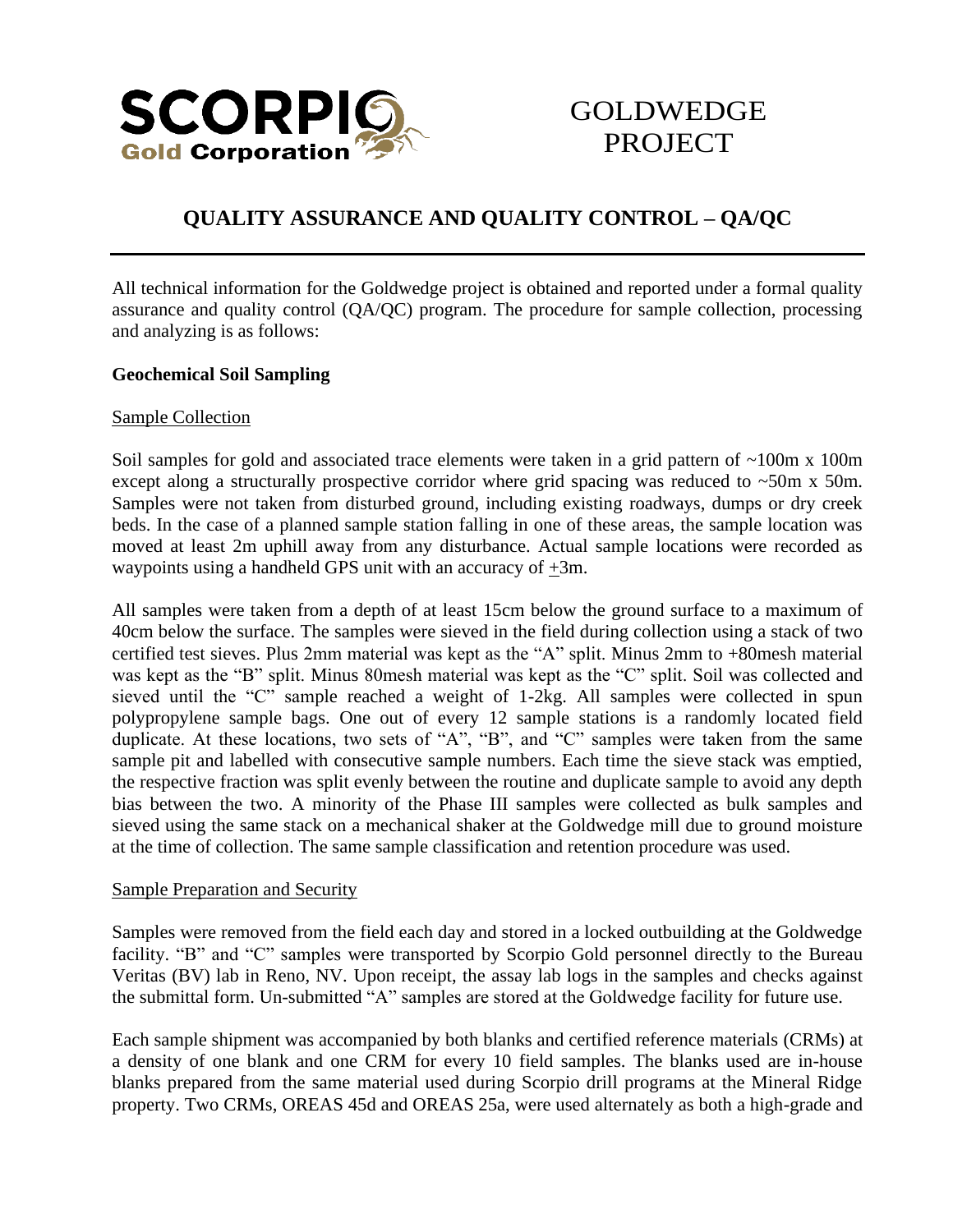a low-grade standard certified for Au, Ag, As, Hg and a number of other elements of interest. All of the QA/QC samples were inserted blind, with any identifying differences between the QA/QC samples and the routine samples obliterated as thoroughly as possible.

Upon arrival at the lab, the "B" and blank QA/QC samples were pulverized to at least -80mesh and riffle split to 100g aliquots for analysis. The "C" and CRM samples were already fine enough for the analytical method and so were only riffle split into 100g aliquots for analysis. The analytical splits were then sent to the BV Vancouver lab for analysis while the reject material was retained at the Reno facility

## Sample Analysis

Both the "B" and "C" sample aliquots were analyzed using BV's AQ254 protocol. A 100g sample was leached using concentrated aqua regia and the resulting liquor diluted and analyzed for a suite of elements using an ICP-MS instrument. Detection limits for selected elements of interest are listed in the table below.

| <b>Element</b> | <b>Lower Detection Limit</b><br>ppb J | <b>Upper Limit</b><br>(ppb except where noted) |
|----------------|---------------------------------------|------------------------------------------------|
| Ag             |                                       | 100,000                                        |
| Au             | 0.2                                   | 100,000                                        |
| As             | 100                                   | 1%                                             |
| Cu             | 10                                    | 1%                                             |
| Hg             |                                       | 50,000                                         |
| Pb             | 10                                    | 1%                                             |
| Sb             | 20                                    | 0.2%                                           |
| T1             | 20                                    | 0.1%                                           |

Bureau Veritas Vancouver and Bureau Veritas Reno are ISO/IEC 17025:2005 accredited testing laboratories. Each facility incorporates its own in-house quality management and control systems to ensure reliability, accuracy and consistency of its analytical results. Scorpio Gold geologists also evaluated the analyses returned for the blind QA/QC samples to validate the efficacy of the lab's handling and analysis of the soil samples.

## **Drilling**

## Reverse Circulation (RC) Drilling

The RC chips travel up the drill string to a cyclone, producing 20-30 lbs of sample which is then split at the rig to produce two separate 10-15 lb samples. Samples are collected on 5 ft intervals from a rotating wet splitter assembly attached to the drill rig. The rotary splitter discharges through two ports, one of which empties into the primary sample bag ("A" sample, which is sent for analysis) and the other discharges into the reject sample bag ("B" sample, which is kept on site). Chip tray samples are collected from the reject B material. Each A sample bag has a sample identification tag stapled to it along with a duplicate sample tag placed inside the bag. The sample ID is also written on the outside of each bag. The samples are then placed in separate lockable